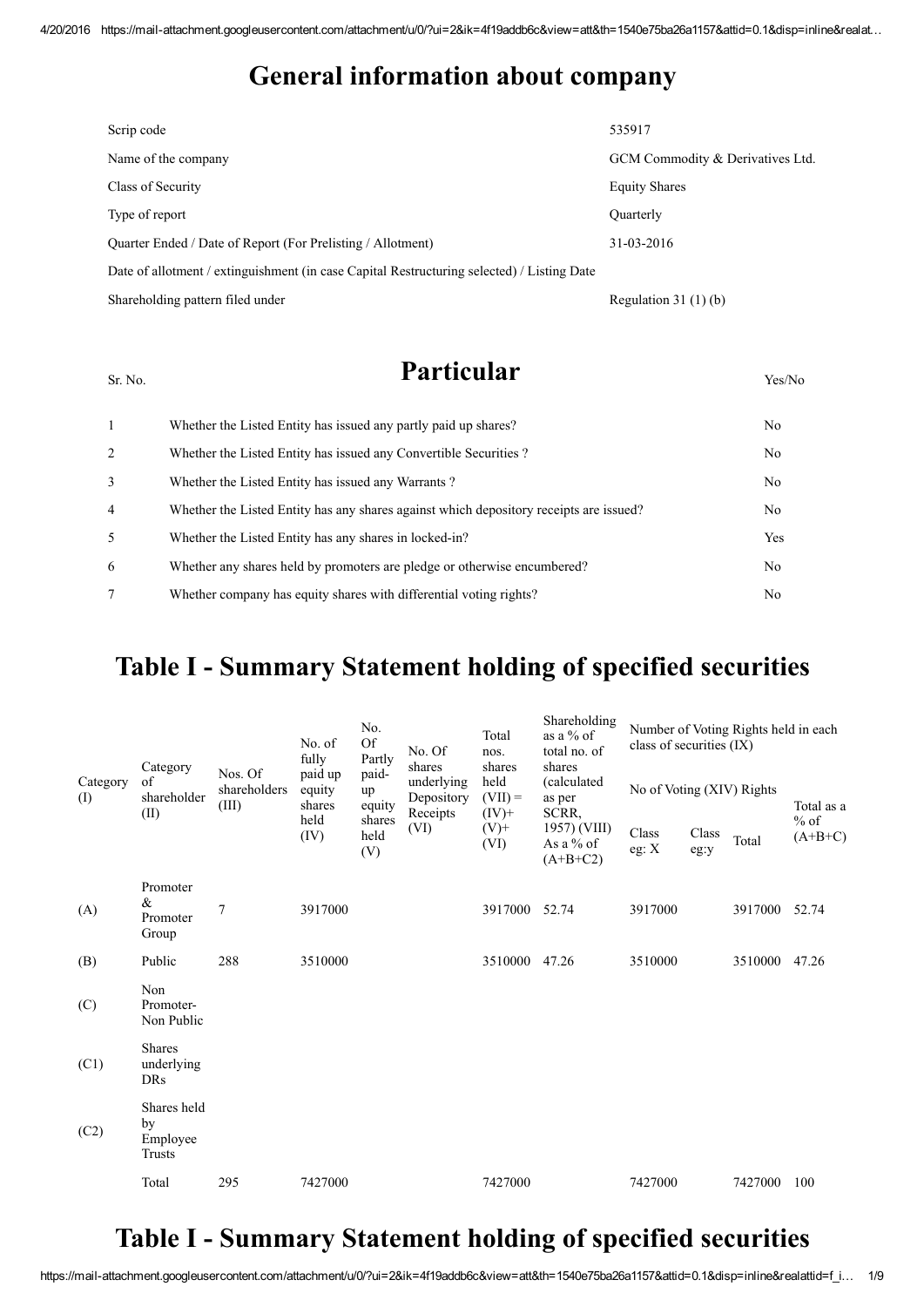| Category<br>(I) | Category<br>of | No. Of<br><b>Shares</b><br>Underlying<br>Outstanding | No. Of                           | No. Of<br><b>Shares</b><br>Underlying<br>Outstanding | Shareholding<br>, as a $%$<br>assuming<br>full<br>conversion<br>of<br>convertible<br>securities ( | Number of<br>Locked in shares<br>(XII)                                                          |               | Number of<br><b>Shares</b><br>pledged or<br>otherwise<br>encumbered<br>(XIII) |            | Number of<br>equity shares<br>held in                   |                                |  |
|-----------------|----------------|------------------------------------------------------|----------------------------------|------------------------------------------------------|---------------------------------------------------------------------------------------------------|-------------------------------------------------------------------------------------------------|---------------|-------------------------------------------------------------------------------|------------|---------------------------------------------------------|--------------------------------|--|
|                 |                | (II)                                                 | convertible<br>securities<br>(X) | Warrants<br>$(X_i)$                                  | convertible<br>securities<br>and No. Of<br>Warrants<br>(Xi)(a)                                    | percentage<br>of diluted<br>share capital)<br>$(XI)=(VII)+$<br>$(X)$ As a %<br>of<br>$(A+B+C2)$ | No. $(a)$     | As a<br>$%$ of<br>total<br><b>Shares</b><br>held<br>(b)                       | No.<br>(a) | As a<br>$%$ of<br>total<br><b>Shares</b><br>held<br>(b) | dematerialized<br>form $(XIV)$ |  |
|                 | (A)            | Promoter<br>$\&$<br>Promoter<br>Group                |                                  |                                                      |                                                                                                   | 52.74                                                                                           | 1500000 38.29 |                                                                               |            |                                                         | 3917000                        |  |
|                 | (B)            | Public                                               |                                  |                                                      |                                                                                                   | 47.26                                                                                           | $\mathbf{0}$  | $\boldsymbol{0}$                                                              |            |                                                         | 3510000                        |  |
|                 | (C)            | Non<br>Promoter-<br>Non Public                       |                                  |                                                      |                                                                                                   |                                                                                                 |               |                                                                               |            |                                                         |                                |  |
|                 | (C1)           | <b>Shares</b><br>underlying<br>DRs                   |                                  |                                                      |                                                                                                   |                                                                                                 |               |                                                                               |            |                                                         |                                |  |
|                 | (C2)           | Shares held<br>by<br>Employee<br><b>Trusts</b>       |                                  |                                                      |                                                                                                   |                                                                                                 |               |                                                                               |            |                                                         |                                |  |
|                 |                | Total                                                |                                  |                                                      |                                                                                                   |                                                                                                 | 1500000 20.2  |                                                                               |            |                                                         | 7427000                        |  |

### Table II - Statement showing shareholding pattern of the Promoter and Promoter Group

|                                             |                                                                                      | Nos. Of<br>shareholders<br>(III) | No. of<br>fully<br>paid up<br>equity<br>shares<br>held<br>(IV) | No.<br><b>Of</b>                | No. Of<br>shares<br>underlying<br>Depository | Total<br>nos.               | Shareholding<br>as a $%$ of<br>total no. of      | Number of Voting Rights held in<br>each class of securities (IX) |               |         |                           |
|---------------------------------------------|--------------------------------------------------------------------------------------|----------------------------------|----------------------------------------------------------------|---------------------------------|----------------------------------------------|-----------------------------|--------------------------------------------------|------------------------------------------------------------------|---------------|---------|---------------------------|
| Sr.                                         | Category $\&$<br>Name of the<br>Shareholders (I)                                     |                                  |                                                                | Partly<br>paid-<br>up<br>equity |                                              | shares<br>held<br>$(VII) =$ | shares<br>(calculated<br>as per                  | No of Voting (XIV) Rights                                        |               |         | Total<br>as a $%$<br>of   |
|                                             |                                                                                      |                                  |                                                                | shares<br>held<br>(V)           | Receipts<br>(VI)                             | $(IV)$ +<br>$(V)$ +<br>(VI) | SCRR,<br>1957) (VIII)<br>As a % of<br>$(A+B+C2)$ | Class<br>eg: $X$                                                 | Class<br>eg:y | Total   | Total<br>Voting<br>rights |
| A                                           | Table II - Statement showing shareholding pattern of the Promoter and Promoter Group |                                  |                                                                |                                 |                                              |                             |                                                  |                                                                  |               |         |                           |
| (1)                                         | Indian                                                                               |                                  |                                                                |                                 |                                              |                             |                                                  |                                                                  |               |         |                           |
| (a)                                         | Individuals/Hindu<br>undivided Family                                                | $\overline{4}$                   | 670000                                                         |                                 |                                              | 670000                      | 9.02                                             | 670000                                                           |               | 670000  | 9.02                      |
| (d)                                         | Any Other<br>(specify)                                                               | 3                                | 3247000                                                        |                                 |                                              | 3247000                     | 43.72                                            | 3247000                                                          |               | 3247000 | 43.72                     |
| Sub-Total<br>(A)(1)                         |                                                                                      | $\tau$                           | 3917000                                                        |                                 |                                              | 3917000                     | 52.74                                            | 3917000                                                          |               | 3917000 | 52.74                     |
| (2)                                         | Foreign                                                                              |                                  |                                                                |                                 |                                              |                             |                                                  |                                                                  |               |         |                           |
| Total<br>Shareholding<br>of Promoter<br>and |                                                                                      |                                  |                                                                |                                 |                                              |                             |                                                  |                                                                  |               |         |                           |
| Promoter<br>Group $(A)=$                    |                                                                                      | 7                                | 3917000                                                        |                                 |                                              | 3917000                     | 52.74                                            | 3917000                                                          |               | 3917000 | 52.74                     |

https://mail-attachment.googleusercontent.com/attachment/u/0/?ui=2&ik=4f19addb6c&view=att&th=1540e75ba26a1157&attid=0.1&disp=inline&realattid=f\_i... 2/9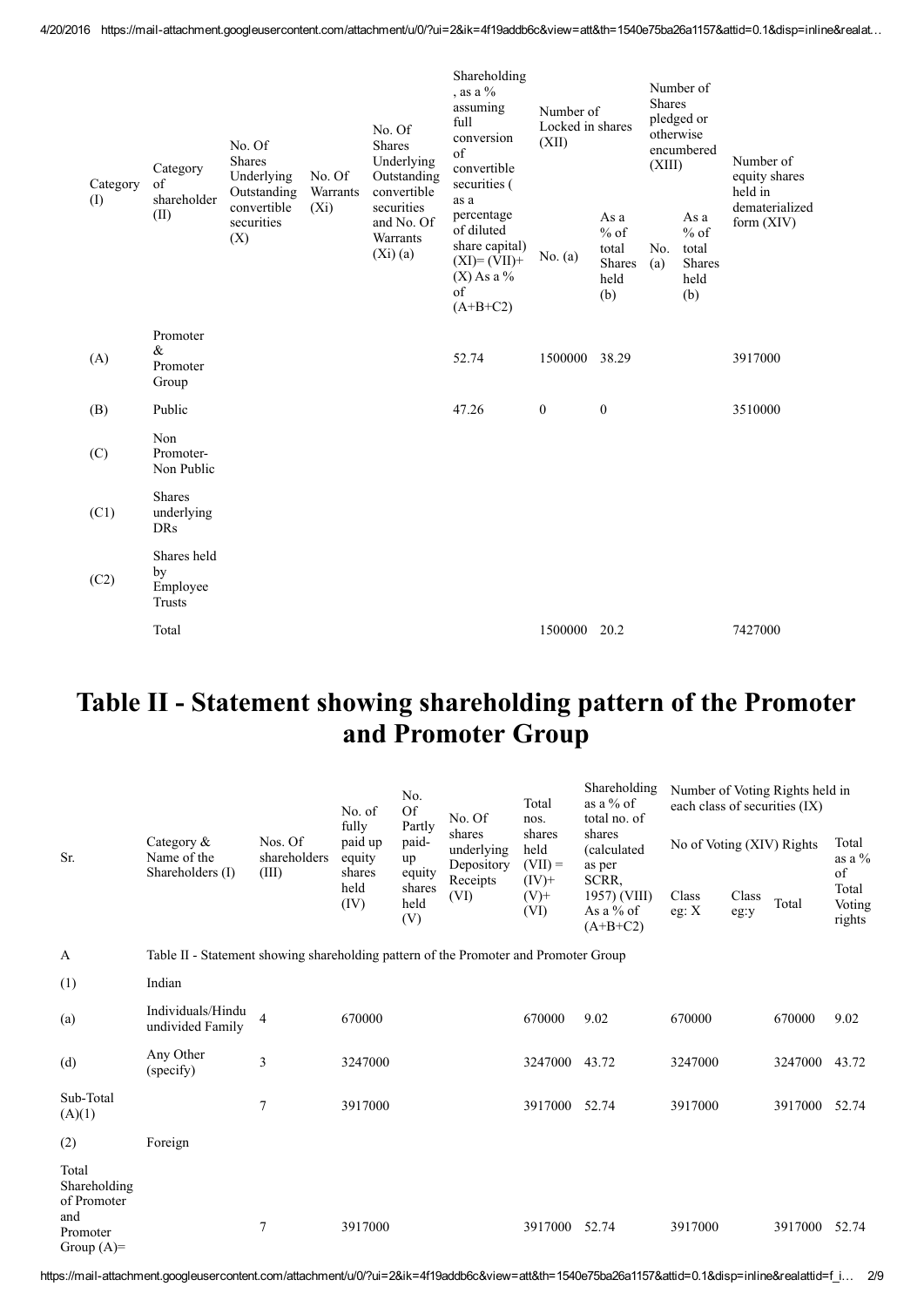|                                                                             |                                                                                                                     |     | 4/20/2016 https://mail-attachment.googleusercontent.com/attachment/u/0/?ui=2&ik=4f19addb6c&view=att&th=1540e75ba26a1157&attid=0.1&disp=inline&realat |               |       |         |               |       |  |
|-----------------------------------------------------------------------------|---------------------------------------------------------------------------------------------------------------------|-----|------------------------------------------------------------------------------------------------------------------------------------------------------|---------------|-------|---------|---------------|-------|--|
| $(A)(1)+(A)$<br>(2)                                                         |                                                                                                                     |     |                                                                                                                                                      |               |       |         |               |       |  |
| $\bf{B}$                                                                    |                                                                                                                     |     | Table III - Statement showing shareholding pattern of the Public shareholder                                                                         |               |       |         |               |       |  |
| (1)                                                                         | Institutions                                                                                                        |     |                                                                                                                                                      |               |       |         |               |       |  |
| (3)                                                                         | Non-institutions                                                                                                    |     |                                                                                                                                                      |               |       |         |               |       |  |
| (a(i))                                                                      | Individuals -<br>i.Individual<br>shareholders<br>holding nominal<br>share capital up to<br>Rs. 2 lakhs.             | 219 | 1476000                                                                                                                                              | 1476000       | 19.87 | 1476000 | 1476000       | 19.87 |  |
| (a(ii))                                                                     | Individuals - ii.<br>Individual<br>shareholders<br>holding nominal<br>share capital in<br>excess of Rs. 2<br>lakhs. | 5   | 204000                                                                                                                                               | 204000        | 2.75  | 204000  | 204000        | 2.75  |  |
| (e)                                                                         | Any Other<br>(specify)                                                                                              | 64  | 1830000                                                                                                                                              | 1830000 24.64 |       | 1830000 | 1830000 24.64 |       |  |
| Sub-Total<br>(B)(3)                                                         |                                                                                                                     | 288 | 3510000                                                                                                                                              | 3510000 47.26 |       | 3510000 | 3510000 47.26 |       |  |
| <b>Total Public</b><br>Shareholding<br>$(B)=(B)(1)+$<br>$(B)(2)+(B)$<br>(3) |                                                                                                                     | 288 | 3510000                                                                                                                                              | 3510000 47.26 |       | 3510000 | 3510000 47.26 |       |  |
| $\mathbf C$                                                                 | Table IV - Statement showing shareholding pattern of the Non Promoter- Non Public shareholder                       |     |                                                                                                                                                      |               |       |         |               |       |  |
| Total (<br>$A+B+C2$ )                                                       |                                                                                                                     | 295 | 7427000                                                                                                                                              | 7427000       | 100   | 7427000 | 7427000       | 100   |  |
| Total<br>$(A+B+C)$                                                          |                                                                                                                     | 295 | 7427000                                                                                                                                              | 7427000       |       | 7427000 | 7427000       | 100   |  |

## Table II - Statement showing shareholding pattern of the Promoter and Promoter Group

| Sr.                   | No. Of<br><b>Shares</b><br>Underlying<br>Outstanding<br>convertible<br>securities<br>(X) | No. Of<br>Warrants | No. Of<br><b>Shares</b><br>Underlying<br>Outstanding<br>convertible | Shareholding, as<br>a % assuming full<br>conversion of<br>convertible<br>securities (as a<br>percentage of<br>diluted share<br>capital) $(XI)=$<br>$(VII)+(X)$ As a %<br>of $(A+B+C2)$ | Number of<br>Locked in shares<br>(XII) |                                                         | Number of<br><b>Shares</b><br>pledged or<br>otherwise<br>encumbered<br>(XIII) |                                                         | Number of<br>equity shares<br>held in<br>dematerialized |
|-----------------------|------------------------------------------------------------------------------------------|--------------------|---------------------------------------------------------------------|----------------------------------------------------------------------------------------------------------------------------------------------------------------------------------------|----------------------------------------|---------------------------------------------------------|-------------------------------------------------------------------------------|---------------------------------------------------------|---------------------------------------------------------|
|                       |                                                                                          | $(X_i)$            | securities and<br>No. Of<br>Warrants $(Xi)$<br>(a)                  |                                                                                                                                                                                        | No. $(a)$                              | As a<br>$%$ of<br>total<br><b>Shares</b><br>held<br>(b) | No.<br>(a)                                                                    | As a<br>$%$ of<br>total<br><b>Shares</b><br>held<br>(b) | form $(XIV)$                                            |
| $\mathbf{A}$          |                                                                                          |                    |                                                                     | Table II - Statement showing shareholding pattern of the Promoter and Promoter Group                                                                                                   |                                        |                                                         |                                                                               |                                                         |                                                         |
| (1)                   | Indian                                                                                   |                    |                                                                     |                                                                                                                                                                                        |                                        |                                                         |                                                                               |                                                         |                                                         |
| (a)                   |                                                                                          |                    |                                                                     | 9.02                                                                                                                                                                                   | $\mathbf{0}$                           | $\mathbf{0}$                                            |                                                                               |                                                         | 670000                                                  |
| (d)                   |                                                                                          |                    |                                                                     | 43.72                                                                                                                                                                                  | 1500000                                | 46.2                                                    |                                                                               |                                                         | 3247000                                                 |
| Sub-Total<br>(A)(1)   |                                                                                          |                    |                                                                     | 52.74                                                                                                                                                                                  | 1500000                                | 38.29                                                   |                                                                               |                                                         | 3917000                                                 |
| (2)                   | Foreign                                                                                  |                    |                                                                     |                                                                                                                                                                                        |                                        |                                                         |                                                                               |                                                         |                                                         |
| Total<br>Shareholding |                                                                                          |                    |                                                                     |                                                                                                                                                                                        |                                        |                                                         |                                                                               |                                                         |                                                         |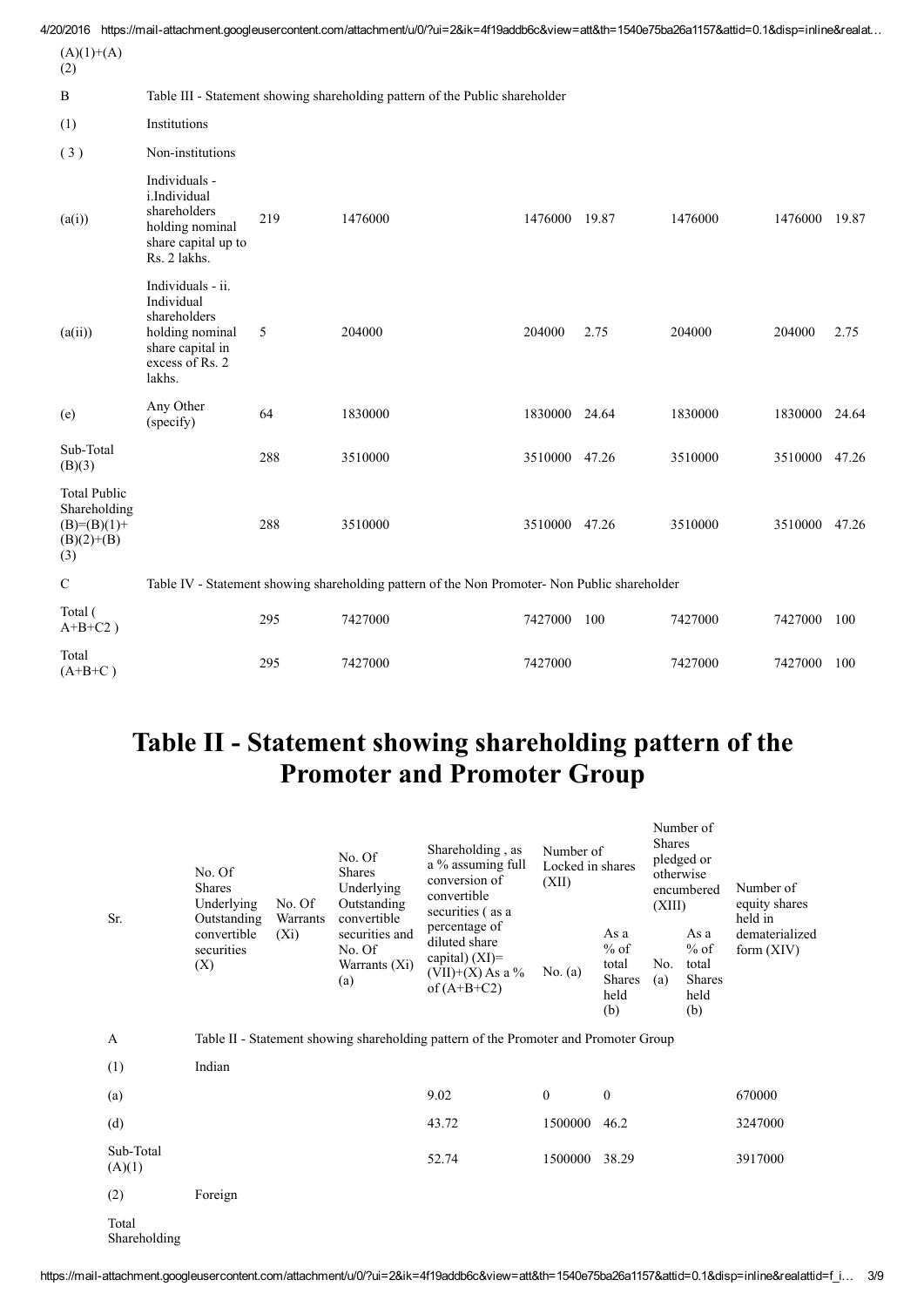| 4/20/2016 |                                                                               |                  |                                                                                               |                  |                  | https://mail-attachment.googleusercontent.com/attachment/u/0/?ui=2&ik=4f19addb6c&view=att&th=1540e75ba26a1157&attid=0.1&disp=inline&realat |
|-----------|-------------------------------------------------------------------------------|------------------|-----------------------------------------------------------------------------------------------|------------------|------------------|--------------------------------------------------------------------------------------------------------------------------------------------|
|           | of Promoter<br>and Promoter<br>Group $(A)=$<br>$(A)(1)+(A)$<br>(2)            |                  | 52.74                                                                                         | 1500000 38.29    |                  | 3917000                                                                                                                                    |
|           | B                                                                             |                  | Table III - Statement showing shareholding pattern of the Public shareholder                  |                  |                  |                                                                                                                                            |
|           | (1)                                                                           | Institutions     |                                                                                               |                  |                  |                                                                                                                                            |
|           | (3)                                                                           | Non-institutions |                                                                                               |                  |                  |                                                                                                                                            |
|           | (a(i))                                                                        |                  | 19.87                                                                                         | $\boldsymbol{0}$ | $\boldsymbol{0}$ | 1476000                                                                                                                                    |
|           | (a(ii))                                                                       |                  | 2.75                                                                                          | $\boldsymbol{0}$ | $\boldsymbol{0}$ | 204000                                                                                                                                     |
|           | (e)                                                                           |                  | 24.64                                                                                         | $\boldsymbol{0}$ | $\boldsymbol{0}$ | 1830000                                                                                                                                    |
|           | Sub-Total<br>(B)(3)                                                           |                  | 47.26                                                                                         | $\boldsymbol{0}$ | $\boldsymbol{0}$ | 3510000                                                                                                                                    |
|           | <b>Total Public</b><br>Shareholding<br>$(B)= (B)(1) +$<br>$(B)(2)+(B)$<br>(3) |                  | 47.26                                                                                         | $\mathbf{0}$     | $\boldsymbol{0}$ | 3510000                                                                                                                                    |
|           | $\mathbf C$                                                                   |                  | Table IV - Statement showing shareholding pattern of the Non Promoter- Non Public shareholder |                  |                  |                                                                                                                                            |
|           | Total (<br>$A+B+C2$ )                                                         |                  | 100                                                                                           | 1500000          | 20.2             | 7427000                                                                                                                                    |
|           | Total<br>$(A+{\bf R}+{\bf C})$                                                |                  |                                                                                               | 1500000          | 20.2             | 7427000                                                                                                                                    |

# Individuals/Hindu undivided Family

 $(A+B+C)$ 

| Searial No.                                                                                                                  | $\mathbf{1}$             | 2                  | 3                 | 4                 |                       |  |  |  |  |
|------------------------------------------------------------------------------------------------------------------------------|--------------------------|--------------------|-------------------|-------------------|-----------------------|--|--|--|--|
| Name of the<br>Shareholders (I)                                                                                              | <b>INDER CHAIND BAID</b> | <b>MANISH BAID</b> | <b>SAMIR BAID</b> | <b>SAROJ BAID</b> | Click here to go back |  |  |  |  |
| $PAN$ (II)                                                                                                                   | ACXPB4769Q               | ADSPG1810D         | AEIPB5692K        | AEDPB3177Q        | Total                 |  |  |  |  |
| No. of fully paid<br>up equity shares<br>held (IV)                                                                           | 195000                   | 140000             | 140000            | 195000            | 670000                |  |  |  |  |
| No. Of Partly<br>paid-up equity<br>shares held (V)                                                                           |                          |                    |                   |                   |                       |  |  |  |  |
| No. Of shares<br>underlying<br>Depository<br>Receipts (VI)                                                                   |                          |                    |                   |                   |                       |  |  |  |  |
| Total nos. shares<br>held $(VII) =$<br>$(IV)+(V)+(VI)$                                                                       | 195000                   | 140000             | 140000            | 195000            | 670000                |  |  |  |  |
| Shareholding as<br>a % of total no.<br>of shares<br>(calculated as<br>per SCRR,<br>1957) (VIII) As<br>$a\%$ of<br>$(A+B+C2)$ | 2.63                     | 1.89               | 1.89              | 2.63              | 9.02                  |  |  |  |  |
| Number of Voting Rights held in each class of securities (IX)                                                                |                          |                    |                   |                   |                       |  |  |  |  |
| Class eg:X                                                                                                                   | 195000                   | 140000             | 140000            | 195000            | 670000                |  |  |  |  |
| Class eg:y                                                                                                                   |                          |                    |                   |                   |                       |  |  |  |  |
| Total                                                                                                                        | 195000                   | 140000             | 140000            | 195000            | 670000                |  |  |  |  |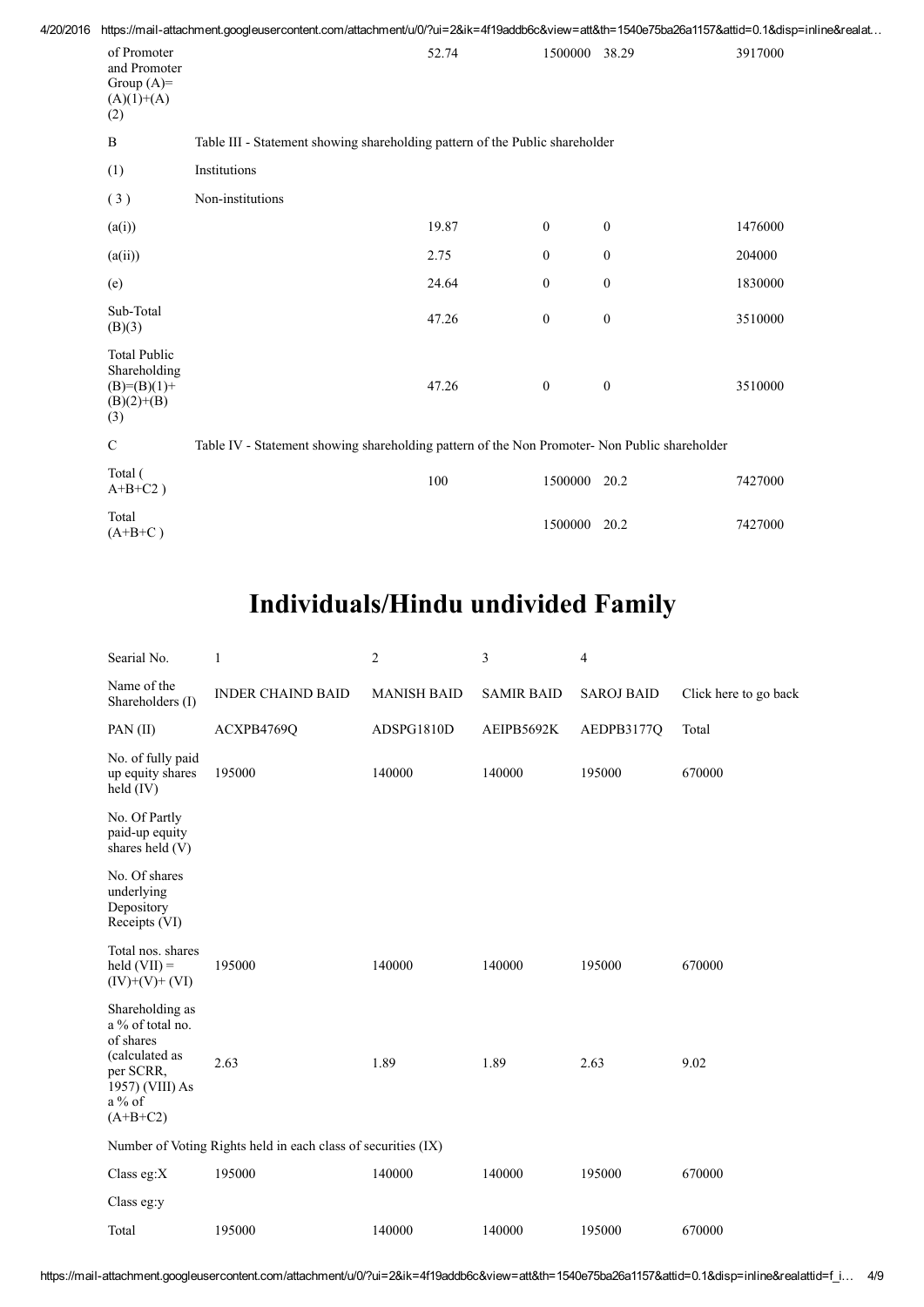| 4/20/2016 https://mail-attachment.googleusercontent.com/attachment/u/0/?ui=2&ik=4f19addb6c&view=att&th=1540e75ba26a1157&attid=0.1&disp=inline&realat |
|------------------------------------------------------------------------------------------------------------------------------------------------------|
|------------------------------------------------------------------------------------------------------------------------------------------------------|

| Total as a % of<br><b>Total Voting</b><br>rights                                                                                                                                            | 2.63             | 1.89             | 1.89             | 2.63             | 9.02             |  |  |  |  |
|---------------------------------------------------------------------------------------------------------------------------------------------------------------------------------------------|------------------|------------------|------------------|------------------|------------------|--|--|--|--|
| No. Of Shares<br>Underlying<br>Outstanding<br>convertible<br>securities $(X)$                                                                                                               |                  |                  |                  |                  |                  |  |  |  |  |
| No. Of Warrants<br>$(X_i)$                                                                                                                                                                  |                  |                  |                  |                  |                  |  |  |  |  |
| No. Of Shares<br>Underlying<br>Outstanding<br>convertible<br>securities and<br>No. Of Warrants<br>(Xi)(a)                                                                                   |                  |                  |                  |                  |                  |  |  |  |  |
| Shareholding,<br>as a % assuming<br>full conversion<br>of convertible<br>securities (as a<br>percentage of<br>diluted share<br>capital) (XI)=<br>$(VII)+(Xi)(a) As$<br>a % of<br>$(A+B+C2)$ | 2.63             | 1.89             | 1.89             | 2.63             | 9.02             |  |  |  |  |
| Number of Locked in shares (XII)                                                                                                                                                            |                  |                  |                  |                  |                  |  |  |  |  |
| No. $(a)$                                                                                                                                                                                   | $\boldsymbol{0}$ | $\boldsymbol{0}$ | $\boldsymbol{0}$ | $\boldsymbol{0}$ | $\boldsymbol{0}$ |  |  |  |  |
| As a % of total<br>Shares held (b)                                                                                                                                                          | $\mathbf{0}$     | $\boldsymbol{0}$ | $\mathbf{0}$     | $\overline{0}$   | $\mathbf{0}$     |  |  |  |  |
| Number of Shares pledged or otherwise encumbered (XIII)                                                                                                                                     |                  |                  |                  |                  |                  |  |  |  |  |
| No. $(a)$                                                                                                                                                                                   |                  |                  |                  |                  |                  |  |  |  |  |
| As a % of total<br>Shares held (b)                                                                                                                                                          |                  |                  |                  |                  |                  |  |  |  |  |
| Number of<br>equity shares<br>held in<br>dematerialized<br>form (XIV)                                                                                                                       | 195000           | 140000           | 140000           | 195000           | 670000           |  |  |  |  |

# Any Other (specify)

| Searial No.                                          |                                                          | 2                                | 3                             |                          |
|------------------------------------------------------|----------------------------------------------------------|----------------------------------|-------------------------------|--------------------------|
| Category                                             | <b>Bodies Corporate</b>                                  | <b>Bodies Corporate</b>          | <b>Bodies Corporate</b>       | Click here to<br>go back |
| Name of the<br>Shareholders (I)                      | <b>GLOBAL CAPITAL MARKET &amp;</b><br><b>INFRASTRUCT</b> | <b>GCM SECURITIES</b><br>LIMITED | CADILLAC VANIJYA<br>PVT. LTD. |                          |
| PAN $(II)$                                           | AAACG9360O                                               | AABCG1469K                       | AADCC9058N                    | Total                    |
| No. of the<br>Shareholders (I)                       |                                                          | ш                                | 1                             | 3                        |
| No. of fully paid<br>up equity shares<br>held $(IV)$ | 600000                                                   | 2625500                          | 21500                         | 3247000                  |
| No. Of Partly<br>paid-up equity<br>shares held $(V)$ |                                                          |                                  |                               |                          |
|                                                      |                                                          |                                  |                               |                          |

No. Of shares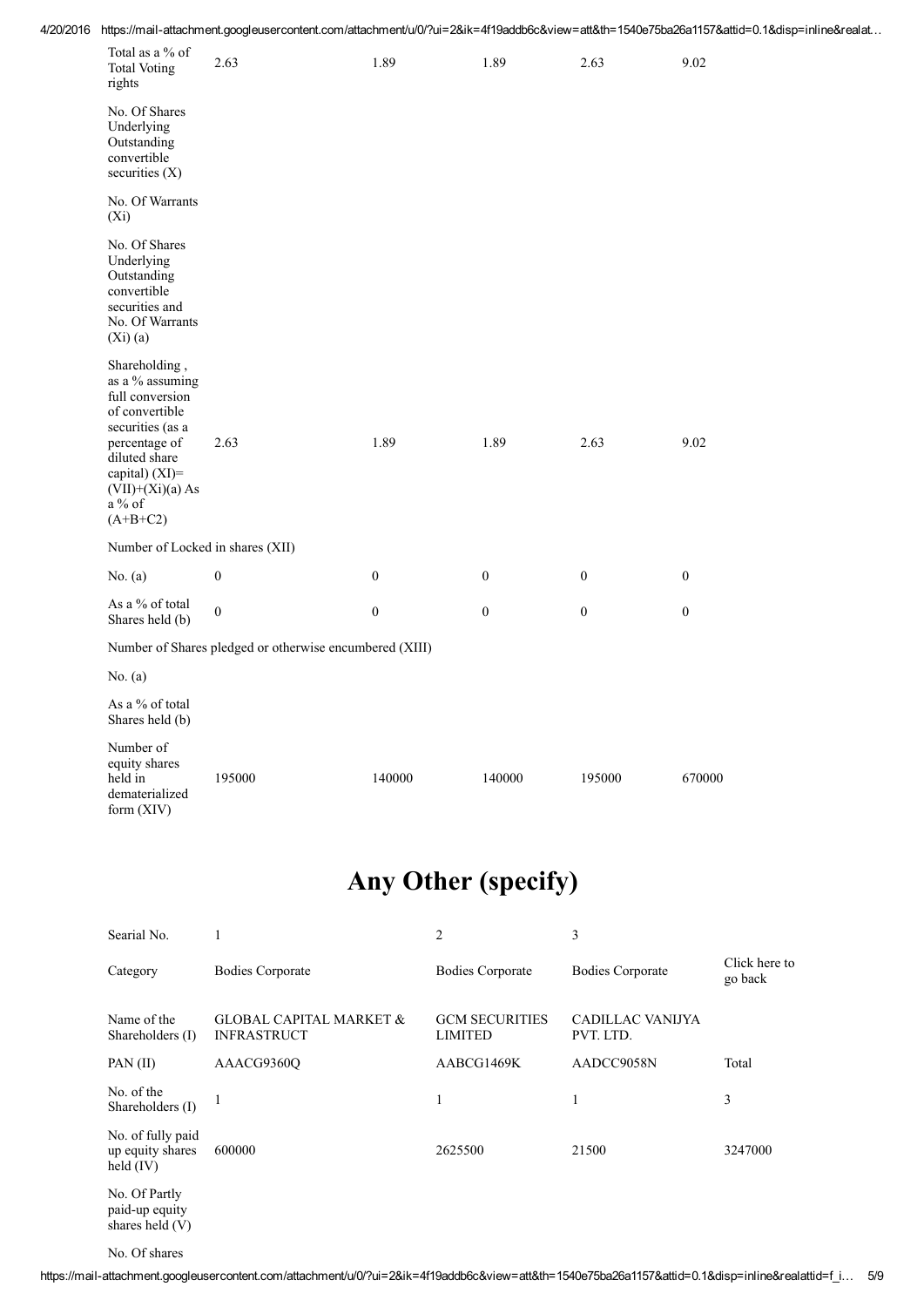4/20/2016 https://mail-attachment.googleusercontent.com/attachment/u/0/?ui=2&ik=4f19addb6c&view=att&th=1540e75ba26a1157&attid=0.1&disp=inline&realat...

| underlying    |  |
|---------------|--|
| Depository    |  |
| Receipts (VI) |  |
|               |  |

| Total nos. shares<br>$\text{held (VII)} =$<br>$(IV)+(V)+(VI)$                                                                                                                        | 600000                                                        | 2625500 | 21500            | 3247000 |  |  |  |
|--------------------------------------------------------------------------------------------------------------------------------------------------------------------------------------|---------------------------------------------------------------|---------|------------------|---------|--|--|--|
| Shareholding as<br>a % of total no.<br>of shares<br>(calculated as<br>per SCRR,<br>1957) (VIII) As<br>a % of<br>$(A+B+C2)$                                                           | 8.08                                                          | 35.35   | 0.29             | 43.72   |  |  |  |
|                                                                                                                                                                                      | Number of Voting Rights held in each class of securities (IX) |         |                  |         |  |  |  |
| Class eg: X                                                                                                                                                                          | 600000                                                        | 2625500 | 21500            | 3247000 |  |  |  |
| Class eg:y                                                                                                                                                                           |                                                               |         |                  |         |  |  |  |
| Total                                                                                                                                                                                | 600000                                                        | 2625500 | 21500            | 3247000 |  |  |  |
| Total as a % of<br><b>Total Voting</b><br>rights                                                                                                                                     | 8.08                                                          | 35.35   | 0.29             | 43.72   |  |  |  |
| No. Of Shares<br>Underlying<br>Outstanding<br>convertible<br>securities $(X)$                                                                                                        |                                                               |         |                  |         |  |  |  |
| No. Of Warrants<br>$(X_i)$                                                                                                                                                           |                                                               |         |                  |         |  |  |  |
| No. Of Shares<br>Underlying<br>Outstanding<br>convertible<br>securities and<br>No. Of Warrants<br>(Xi)(a)                                                                            |                                                               |         |                  |         |  |  |  |
| Shareholding,<br>as a % assuming<br>full conversion<br>of convertible<br>securities (as a<br>percentage of<br>diluted share<br>capital) (XI)=<br>$(VII)+(X)$ As a<br>% of $(A+B+C2)$ | 8.08                                                          | 35.35   | 0.29             | 43.72   |  |  |  |
| Number of Locked in shares (XII)                                                                                                                                                     |                                                               |         |                  |         |  |  |  |
| No. $(a)$                                                                                                                                                                            | $\boldsymbol{0}$                                              | 1500000 | $\mathbf{0}$     | 1500000 |  |  |  |
| As a % of total<br>Shares held (b)                                                                                                                                                   | $\boldsymbol{0}$                                              | 57.13   | $\boldsymbol{0}$ | 46.2    |  |  |  |
| Number of Shares pledged or otherwise encumbered (XIII)                                                                                                                              |                                                               |         |                  |         |  |  |  |
| No. $(a)$                                                                                                                                                                            |                                                               |         |                  |         |  |  |  |
| As a % of total<br>Shares held (b)                                                                                                                                                   |                                                               |         |                  |         |  |  |  |
| Number of<br>equity shares<br>held in<br>dematerialized<br>form (XIV)                                                                                                                | 600000                                                        | 2625500 | 21500            | 3247000 |  |  |  |

## Any Other (specify)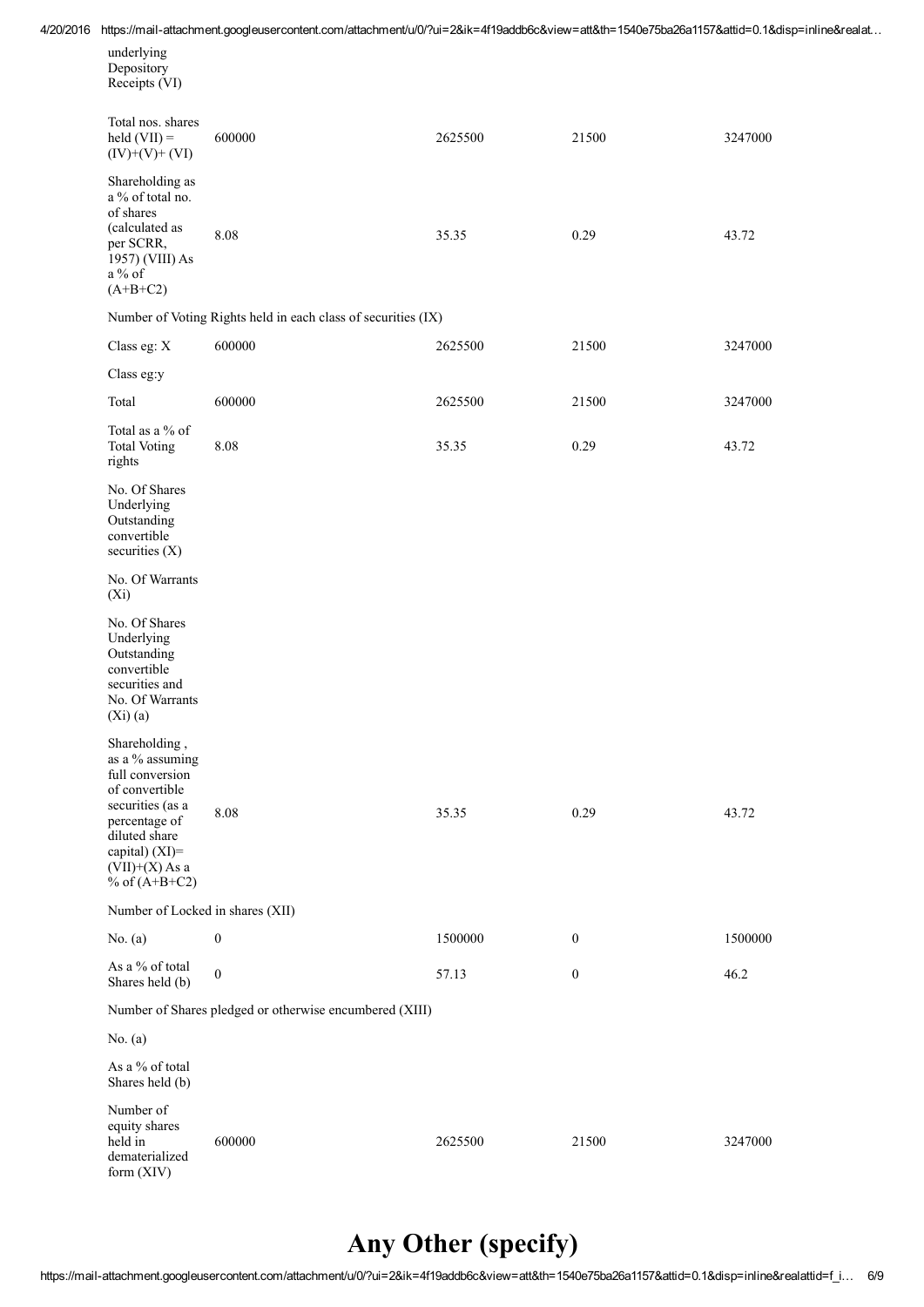| Searial No.                                                                                                                  | 1        | $\overline{2}$      | 3                                                                        | 4                                                                       | 5                                                                       | 6                                                       | 7                                                                   |
|------------------------------------------------------------------------------------------------------------------------------|----------|---------------------|--------------------------------------------------------------------------|-------------------------------------------------------------------------|-------------------------------------------------------------------------|---------------------------------------------------------|---------------------------------------------------------------------|
| Category                                                                                                                     | HUF      | Clearing<br>Members | <b>Bodies</b><br>Corporate                                               | <b>Bodies</b><br>Corporate                                              | <b>Bodies</b><br>Corporate                                              | <b>Bodies Corporate</b>                                 | <b>Bodies</b><br>Corporate                                          |
| Category /<br>More than 1<br>percentage                                                                                      | Category | Category            | More than 1<br>percentage of<br>shareholding                             | More than 1<br>percentage of<br>shareholding                            | More than 1<br>percentage of<br>shareholding                            | More than 1<br>percentage of<br>shareholding            | More than 1<br>percentage of<br>shareholding                        |
| Name of the<br>Shareholders<br>(I)                                                                                           |          |                     | <b>DHANRASHI</b><br><b>PROMOTERS</b><br><b>PRAIVATE</b><br><b>LIMITE</b> | <b>DIGANTA</b><br><b>TECHNOLOGY</b><br><b>PRIVATE</b><br><b>LIMITED</b> | <b>TARASHAKTI</b><br><b>TRADING</b><br><b>PRIVATE</b><br><b>LIMITED</b> | <b>GOLDENSIGHT</b><br><b>COMMOTRADE</b><br>PRIVATE LIMI | <b>PETUNIA</b><br><b>TRADES</b><br><b>PRIVATE</b><br><b>LIMITED</b> |
| PAN (II)                                                                                                                     |          |                     | AAECD5565G                                                               | AAECD2038C                                                              | AAECT1505E                                                              | AAFCG6723L                                              | AAGCP4719E                                                          |
| No. of the<br>Shareholders<br>(I)                                                                                            | 31       | $\overline{2}$      |                                                                          |                                                                         |                                                                         |                                                         |                                                                     |
| No. of fully<br>paid up equity<br>shares held<br>(IV)                                                                        | 198000   | 24000               | 210000                                                                   | 114000                                                                  | 96000                                                                   | 150000                                                  | 312000                                                              |
| No. Of Partly<br>paid-up equity<br>shares held<br>(V)                                                                        |          |                     |                                                                          |                                                                         |                                                                         |                                                         |                                                                     |
| No. Of shares<br>underlying<br>Depository<br>Receipts (VI)                                                                   |          |                     |                                                                          |                                                                         |                                                                         |                                                         |                                                                     |
| Total nos.<br>shares held<br>$(VII) = (IV) +$<br>$(V)$ + $(VI)$                                                              | 198000   | 24000               | 210000                                                                   | 114000                                                                  | 96000                                                                   | 150000                                                  | 312000                                                              |
| Shareholding<br>as a % of total<br>no. of shares<br>(calculated as<br>per SCRR,<br>1957) (VIII)<br>As a $%$ of<br>$(A+B+C2)$ | 2.67     | 0.32                | 2.83                                                                     | 1.53                                                                    | 1.29                                                                    | 2.02                                                    | 4.2                                                                 |
|                                                                                                                              |          |                     | Number of Voting Rights held in each class of securities (IX)            |                                                                         |                                                                         |                                                         |                                                                     |
| Class eg: X                                                                                                                  | 198000   | 24000               | 210000                                                                   | 114000                                                                  | 96000                                                                   | 150000                                                  | 312000                                                              |
| Class eg:y                                                                                                                   |          |                     |                                                                          |                                                                         |                                                                         |                                                         |                                                                     |
| Total                                                                                                                        | 198000   | 24000               | 210000                                                                   | 114000                                                                  | 96000                                                                   | 150000                                                  | 312000                                                              |
| Total as a %<br>of Total<br>Voting rights                                                                                    | 2.67     | 0.32                | 2.83                                                                     | 1.53                                                                    | 1.29                                                                    | 2.02                                                    | 4.2                                                                 |
| No. Of Shares<br>Underlying<br>Outstanding<br>convertible<br>securities $(X)$                                                |          |                     |                                                                          |                                                                         |                                                                         |                                                         |                                                                     |
| No. Of<br>Warrants (Xi)                                                                                                      |          |                     |                                                                          |                                                                         |                                                                         |                                                         |                                                                     |
| No. Of Shares<br>Underlying<br>Outstanding<br>convertible<br>securities and<br>No. Of<br>Warrants (Xi)<br>(a)                |          |                     |                                                                          |                                                                         |                                                                         |                                                         |                                                                     |

Shareholding ,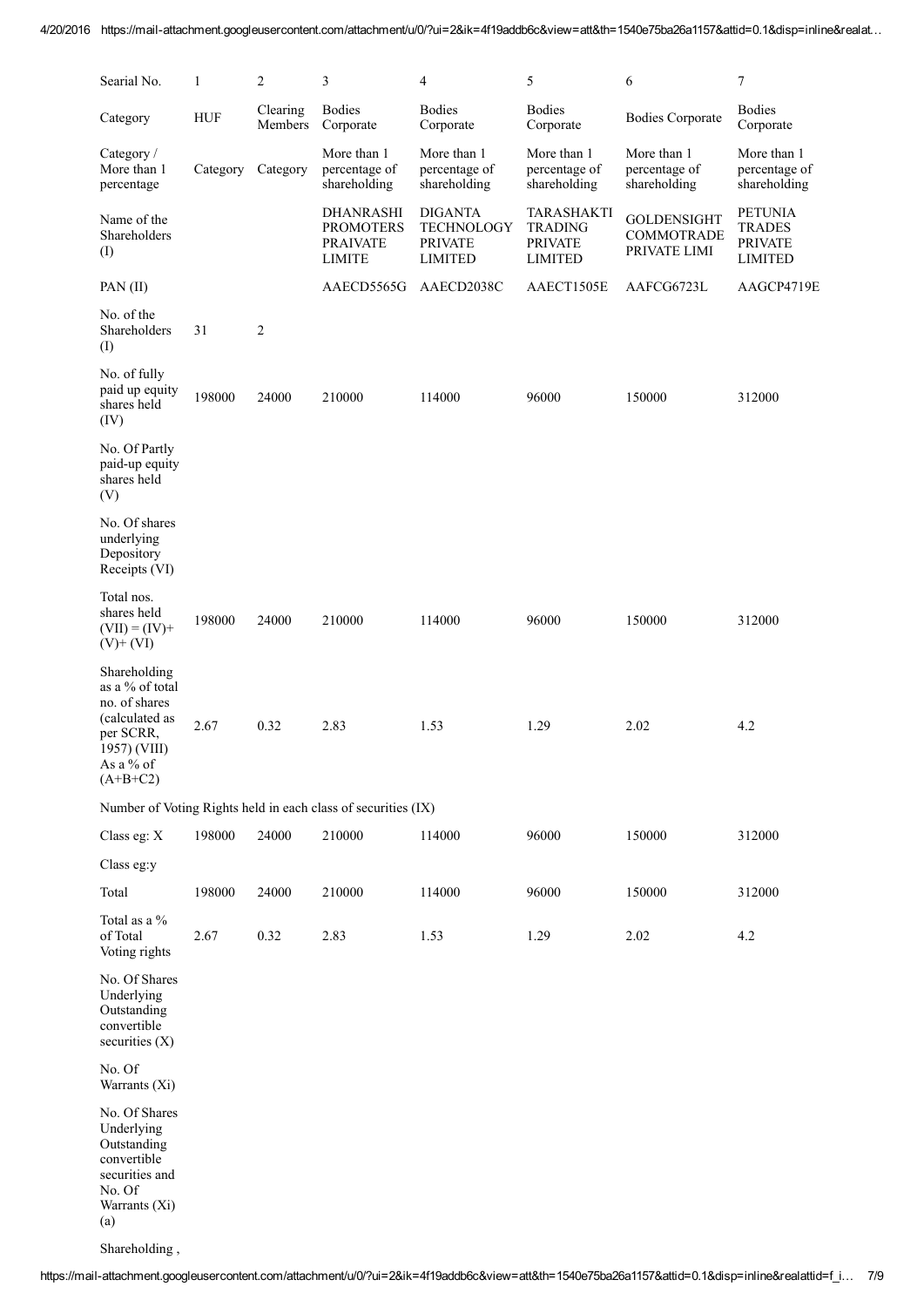4/20/2016 https://mail-attachment.googleusercontent.com/attachment/u/0/?ui=2&ik=4f19addb6c&view=att&th=1540e75ba26a1157&attid=0.1&disp=inline&realat...

| as a $%$<br>assuming full<br>conversion of<br>convertible<br>securities (as a<br>percentage of<br>diluted share<br>capital) (XI)=<br>$(VII)+(X)$ As<br>$a\%$ of<br>$(A+B+C2)$ | 2.67             | 0.32             | 2.83             | 1.53             | 1.29             | 2.02             | 4.2              |
|-------------------------------------------------------------------------------------------------------------------------------------------------------------------------------|------------------|------------------|------------------|------------------|------------------|------------------|------------------|
| Number of Locked in shares (XII)                                                                                                                                              |                  |                  |                  |                  |                  |                  |                  |
| No. $(a)$                                                                                                                                                                     | $\boldsymbol{0}$ | $\boldsymbol{0}$ | $\boldsymbol{0}$ | $\mathbf{0}$     | $\boldsymbol{0}$ | $\boldsymbol{0}$ | $\boldsymbol{0}$ |
| As a $%$ of<br>total Shares<br>held(b)                                                                                                                                        | $\mathbf{0}$     | $\boldsymbol{0}$ | $\boldsymbol{0}$ | $\boldsymbol{0}$ | $\boldsymbol{0}$ | $\boldsymbol{0}$ | $\boldsymbol{0}$ |
| Number of<br>equity shares<br>held in<br>dematerialized<br>form (XIV)                                                                                                         | 198000           | 24000            | 210000           | 114000           | 96000            | 150000           | 312000           |

## Any Other (specify)

| Searial No.                                                                                                                | 8                                      | 9                       |                       |  |  |  |
|----------------------------------------------------------------------------------------------------------------------------|----------------------------------------|-------------------------|-----------------------|--|--|--|
| Category                                                                                                                   | <b>Bodies Corporate</b>                | <b>Bodies Corporate</b> |                       |  |  |  |
| Category / More<br>than 1<br>percentage                                                                                    | More than 1 percentage of shareholding | Category                |                       |  |  |  |
| Name of the<br>Shareholders (I)                                                                                            | SIDHIVINAYAK BROKING LIMITED           |                         | Click here to go back |  |  |  |
| $PAN$ (II)                                                                                                                 | AASCS0948J                             |                         | Total                 |  |  |  |
| No. of the<br>Shareholders (I)                                                                                             |                                        | 25                      | 58                    |  |  |  |
| No. of fully paid<br>up equity shares<br>held (IV)                                                                         | 156000                                 | 570000                  | 1830000               |  |  |  |
| No. Of Partly<br>paid-up equity<br>shares held (V)                                                                         |                                        |                         |                       |  |  |  |
| No. Of shares<br>underlying<br>Depository<br>Receipts (VI)                                                                 |                                        |                         |                       |  |  |  |
| Total nos. shares<br>$held (VII) =$<br>$(IV)+(V)+(VI)$                                                                     | 156000                                 | 570000                  | 1830000               |  |  |  |
| Shareholding as<br>a % of total no.<br>of shares<br>(calculated as<br>per SCRR,<br>1957) (VIII) As<br>a % of<br>$(A+B+C2)$ | 2.1                                    | 7.67                    | 24.64                 |  |  |  |
| Number of Voting Rights held in each class of securities (IX)                                                              |                                        |                         |                       |  |  |  |
| Class eg: X                                                                                                                | 156000                                 | 570000                  | 1830000               |  |  |  |
| Class eg:y                                                                                                                 |                                        |                         |                       |  |  |  |
| Total                                                                                                                      | 156000                                 | 570000                  | 1830000               |  |  |  |